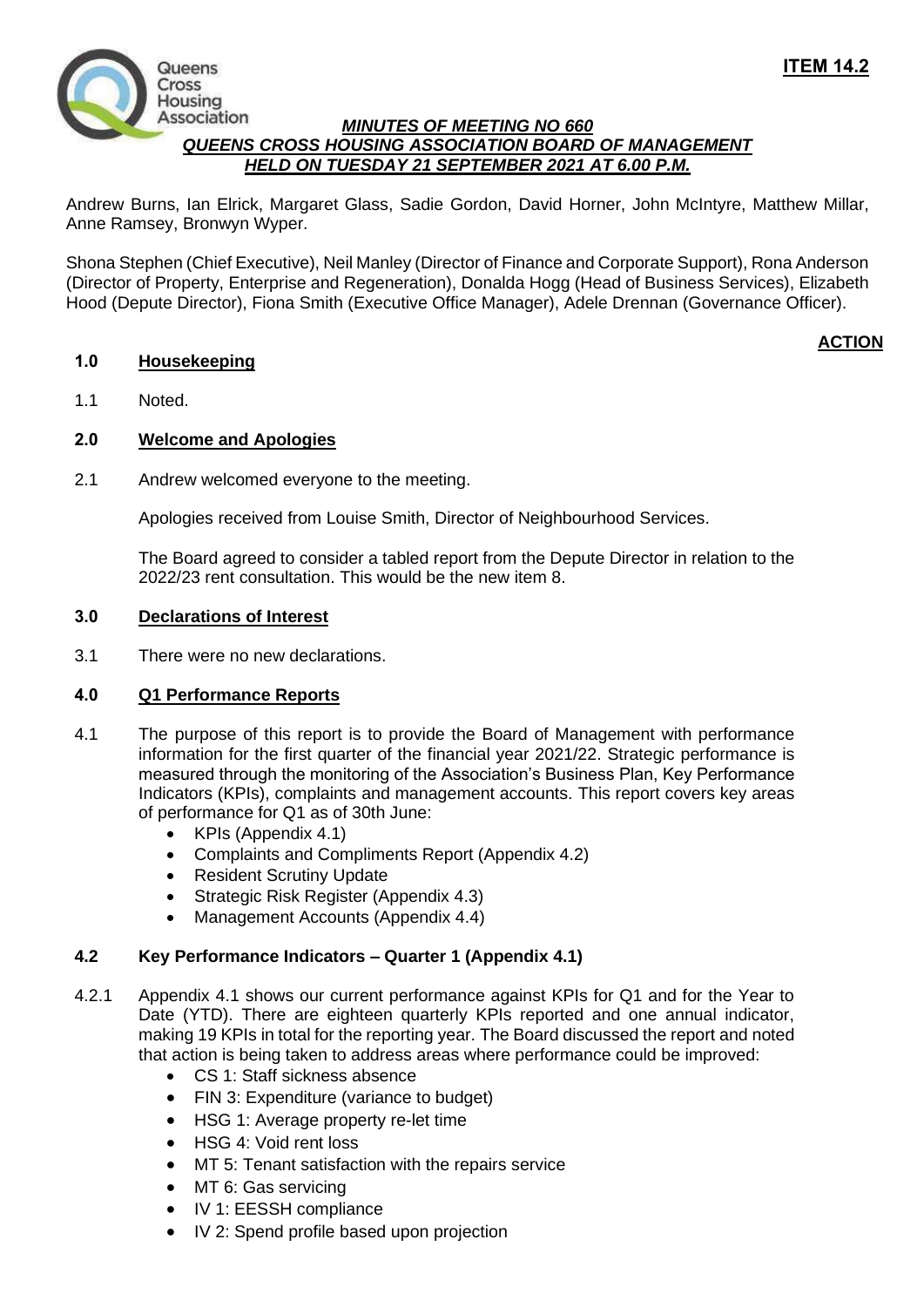# **4.3 Complaints and Compliments Report (Appendix 4.2)**

4.3.1 We received 72 complaints this quarter (89 in Q4) and 24 compliments. Appendix 4.2 provided a breakdown of complaints by service area, category and method. The Board also noted that we are capturing expressions of dissatisfaction where people don't want to complain but where it is clear that something has gone wrong as this allows us to continue to learn from complaints. Staff have been reminded of the importance of communicating with and updating tenants by agreed dates, and we continue to work with contractors to prevent repeat complaints and to improve performance.

## **4.4 Q1 Residents Scrutiny / CIG Update**

4.4.1 The Board noted the activities of the RTF in Q1, and that a review of the Community Involvement Groups is currently being undertaken.

# **4.5 Strategic Risk Register (Appendix 4.3)**

4.5.1 The Strategic Risk Register was attached as Appendix 4.3 and has been reviewed by the Executive Management Team. It was agreed that there were a number of amendments, but these would be picked up via the Risk Review Session scheduled for 4 October.

# **4.6 Q1 Management Accounts (Appendix 4.4)**

- 4.6.1 The purpose of this report was to present the quarterly financial information for the Association up to the end of Quarter 1 2021/22 (30th June 2021). The Board noted that this was a draft report as we continue to make year-end adjustments.
- 4.6.2 The Board noted that there was a £799,864 surplus against forecast surplus of £473,341 (a £326,228 favourable variance to the budget).
- 4.6.3 The balance sheet and cash-flows were also attached as Appendix 2 & 3. The Q1 cash position is £39.7m and the detail of how this is invested and held in shown in the accompanying appendix. The cash held figure has reduced from the start of the financial year as £3m of the revolving credit facility with the Clydesdale has been paid back for a period to reduce the interest costs to the association.
- 4.6.4 The detailed performance against the financial covenants is attached in Appendix 4. This shows we are meeting the financial covenant targets required although interest costs are very low in Q1, and we can expect overall cover to drop from the unusually high rate currently shown.
- 4.6.5 Appendix 5 details the Association's loan portfolio and its cash deposits show the interest rate arrangements applicable in both cases. The intention is to reduce the revolving credit debt by reducing cash reserves once security on the bond issue is complete.
- 4.6.6 The financial position of the factoring subsidiary is detailed in Appendices 6 & 7. The Board noted that the Factoring surplus noted on p2 of the report was incorrect and the correct surplus was noted at section 6.1 of the report. The subsidiary holds a healthy cash balance.
- 4.6.7 The financial position of the Workspace subsidiary is detailed in Appendices 8 & 9 and shows a surplus to the end of Q1. The subsidiary holds a health cash balance. The financial position of our development and investment programmes were detailed in Appendices 10 & 11. Progress with the Development Programme shows spend and grant drawdown in Q1 broadly in line with our profile. The Board noted the new format of the report which now includes front-funding spend. As Phase 1 works are set to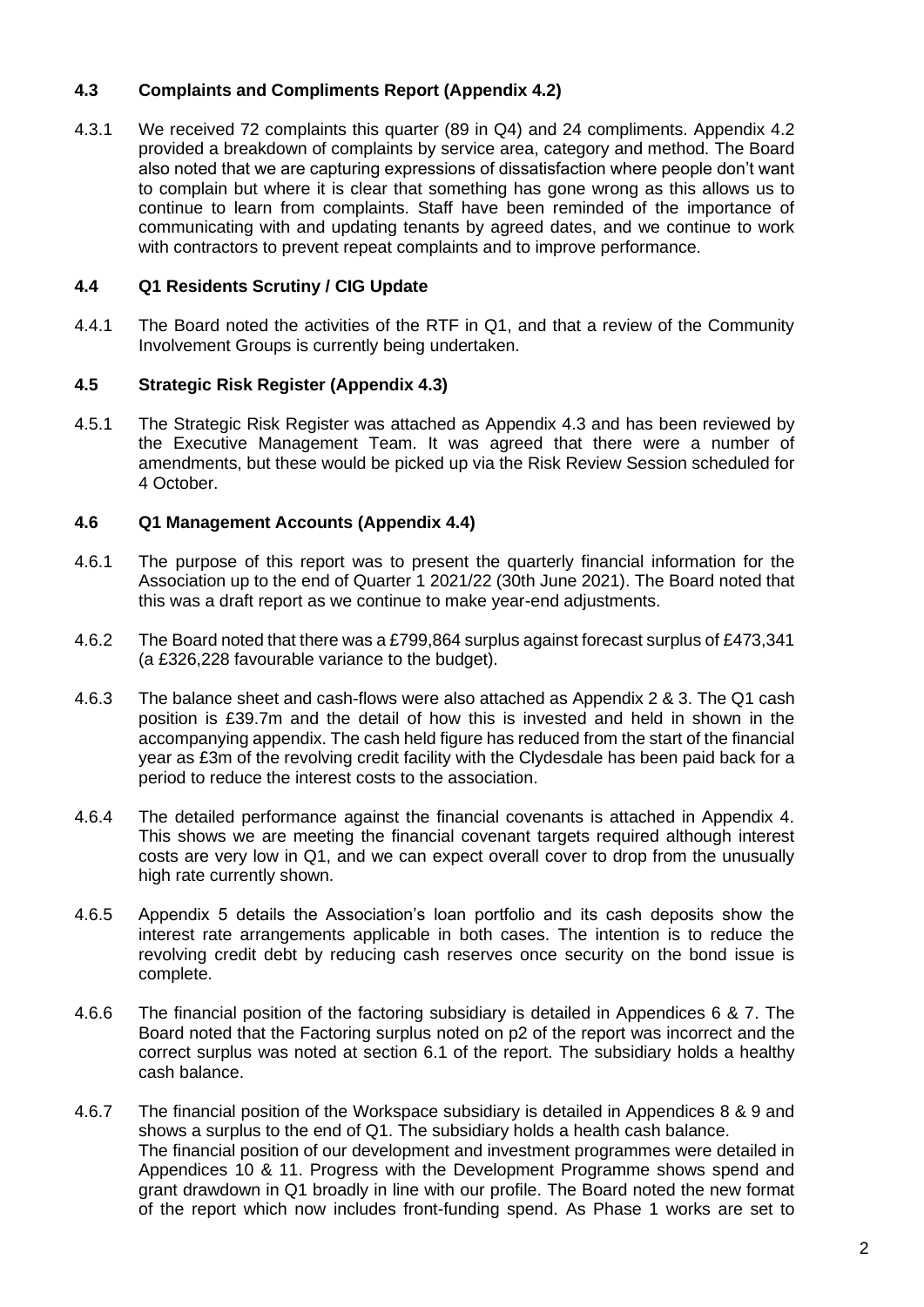commence at Hamiltonhill in the next few months, a more significant level of spend is expected the year ahead. For the Investment Programme, spend is showing at 45% of expected profile for Q1. This is due to the spend being assumed to spread equally across the year, when in fact most projects are commencing in Q2, with the bulk of spend due to occur in Q3 &Q4. The Director of Property, Enterprise and Regeneration confirmed that we are still in discussions with Urban Union in terms of what elements of the tender price they can fix, and what elements they will agree as a risk pot so that we have an upper cap on the potential risk for the association. This has been a lengthy process but comfortable that we will have something in place and will report back to the Board in October. The Board also noted that we are still negotiating with the Council in relation to the best way of proceeding in terms of land ownership at Burnbank. We had originally planned for work to commence in Q4, however with the delay caused by the Council over acquisition, Q1 is now more likely.

**Rona**

4.7 The Board noted the report.

### **5.0 Annual complaints report 2020-21**

- 5.1 The purpose of this report was to provide the Board with a summary of the Association's complaint and compliments performance from 1 April 2020 to 31 March 2021, and to demonstrate performance against the Scottish Public Services Ombudsman's (SPSO) target.
- 5.2 The total number of complaints received in 2020/21 was 305 (down from 320 in 2019/20). This was made up of 279 stage 1 complaints, and 26 stage 2 complaints. The Board noted that the Queens Cross neighbourhood received the highest percentage of complaints at 45%, however commented that it would have been useful to have a note of the number of properties in each neighbourhood as the percentage is relative to the number of properties. It was positive to see that more complaints were completed at stage 1 without the need to escalate to stage 2 in 2020/21.
- 5.3 The Board discussed the volume of complaints by month and noted that there appears to be an underlying trend which has been impacted by the various cycles of lockdown.
- 5.7 The majority of complaints are being reported by email, telephone and through the app. There were no comparisons for the previous years due to a data recording error where the method of complaints was not being properly recorded on QL.
- 5.8 In 2020/21 3 complaints were made to the Scottish Public Service Ombudsman about QCHA, however in all cases they did not investigate beyond the initial enquiry.
- 5.9 Our focus for 2021-22 will be on improving how we record learning from complaints and how they translate into service improvements. We are aiming to embed a more structed approach to learning from complaints which will form part of our continuous improvement framework to be built over 2021-23. Further work is also required to investigate and remove barriers to making a complaint, particularly for people who speak little or no English.
- 5.10 The Board noted the report.

## **6.0 ARC Comparative Report 2020/21**

6.1 The purpose of this presentation was to report some of the key information reported to the Scottish Housing Regulator in the Annual Report on the Charter for 2020/21. The presentation also outlines our performance against a selected group of housing associations who are similar to Queens Cross in size, stock type and locations.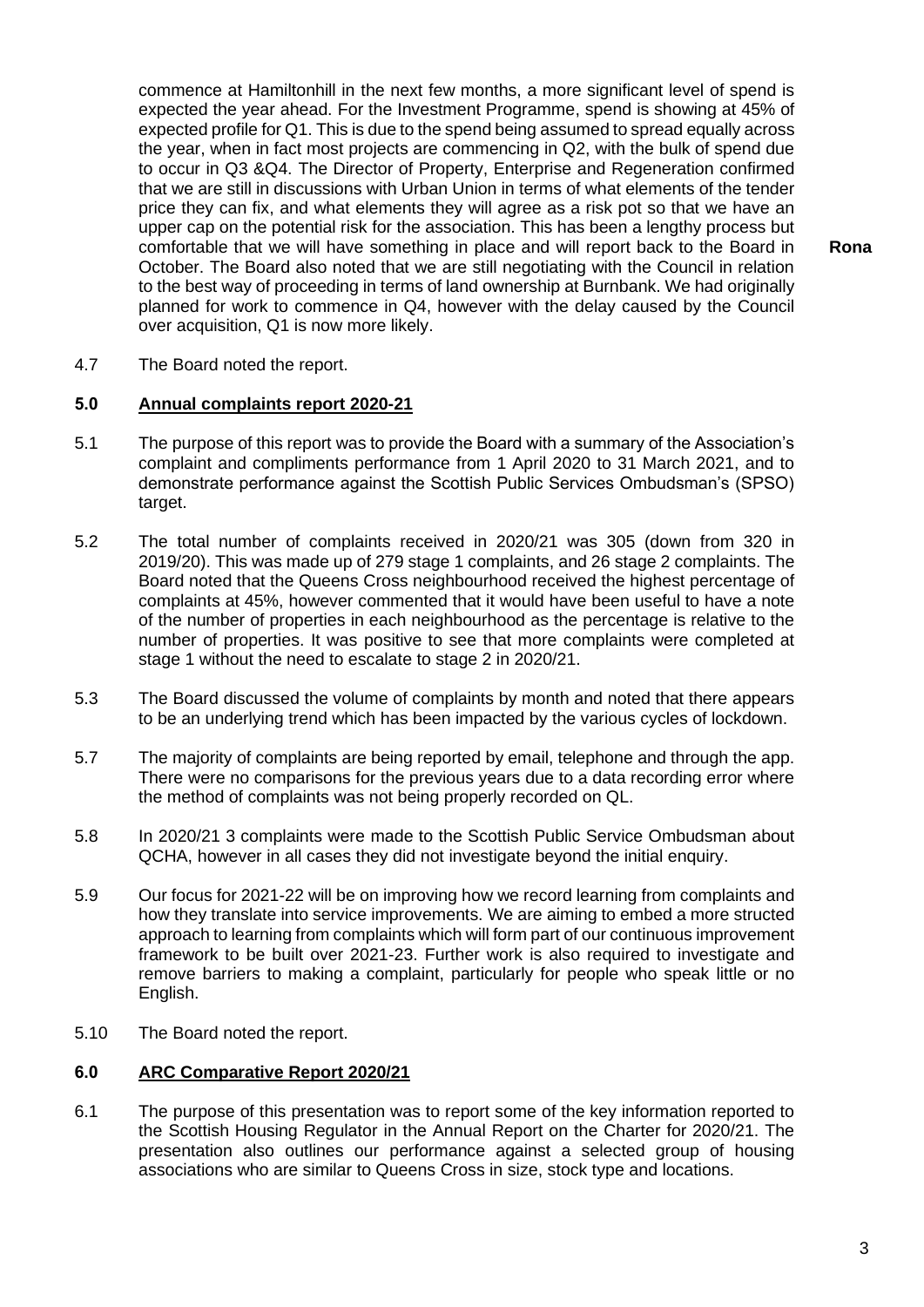- 6.2 The Board discussed the presentation and noted that we are performing well in the following areas:
	- Average days to re-let
	- Gross rent arrears as a % of rent due for the reporting year
	- % of referrals under Section 5, and other referrals for homeless households that resulted in an offer
	- % of repairs completed right first time
	- Average time to complete emergency repairs
	- % of stock compliant with SHOS
- 6.3 The Board then discussed the areas where performance could be improved and noted that the reason we don't appear to be performing as well as other associations. Our relets are taking slightly longer due to contractors' availability and the RSL's who have performed better than us in this area have more in-house DLO's. So, although we are performing well in this area despite the challenges, this is something that we will discuss in the future. We anticipate that the introduction of our new CBL system 'Find my Home' will help to improve the percentage of tenancy offers being refused and we expect to see an improvement in this area next year.
- 6.4 The Board noted that we are currently looking at how we carry out future surveys.
- 6.5 The Board queried whether we follow up with customers who have expressed dissatisfaction with the service so that we can be clear on the areas where they are unhappy. The Chief Executive advised that we recently held Café Conversation sessions and invited tenants to talk to us about concerns they had over management of their neighbourhood, the quality of their home and value for money. We are currently gathering feedback from those sessions and plan to hold a 'you said, we did' session in October. There is also lots of customer dissatisfaction outwith our control such as maintenance of GCC areas and bulk, and we need to make clear to tenants who is responsible for what.
- 6.6 The Board noted the presentation.

## **7.0 This report is private and confidential and contains business sensitive information**

## **8.0 Rent Consultation 2022-23**

- 8.1 The purpose of this tabled report was to seek approval by the Board to delay the rent consultation from October/November to December/January.
- 8.2 The Depute Director confirmed that every landlord has a legal obligation to conduct a consultation and give notification to tenants of the rent increase. In previous years, consultations were carried out in December however feedback indicated that this was not an ideal time and therefore, in more recent years we have brought this forward to October/November time. On this occasion, the Board were being asked to revert back to previous practice of agreeing the rent increase based on the September CPI(H) at the November Business Planning Day, which would mean going out to consultation in December/January time.
- 8.3 Due to the current global financial situation, inflation is fluctuating, and costs are increasing. By delaying the formal postal consultation process by 4 weeks this will give us additional time to:
	- benchmark with our peers
	- identify feasible savings & rising costs
	- hold a focus group with rent payers & café conversation on value for money in **October**